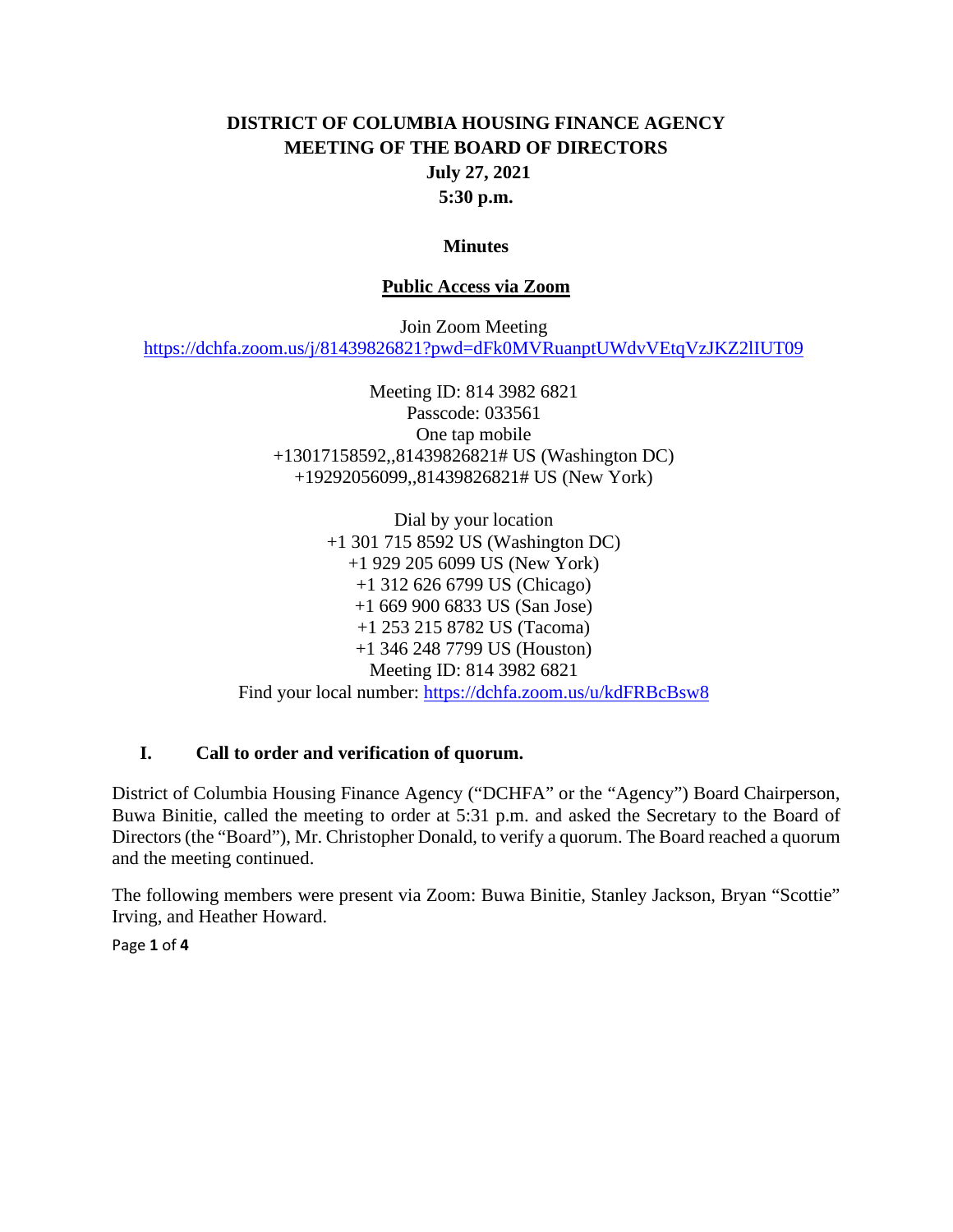Mr. Stephen Green was not present at the meeting and had recused himself from the transaction at a previous board meeting.

## **II. Approval of Minutes from the July 13, 2021, Board Meeting.**

A motion was made to approve the minutes from the July 13, 2021, Board meeting by Mr. Irving. The motion was properly seconded by Mr. Jackson.

Mr. Donald took a voice vote. The motion passed by a chorus of ayes.

## **III. Vote to close meeting to discuss 17 Mississippi.**

Pursuant to the District of Columbia Administrative Procedure Act, the Chairperson of the Board of Directors called a vote to close the meeting in order to discuss, establish, or instruct the public body's staff or negotiating agents concerning the position to be taken in negotiating 17 Mississippi. An open meeting would adversely affect matters related to the Agency. (D.C. Code §2-575(b)(2)).

Mr. Binitie called for a motion to close the meeting. Mr. Jackson made a motion to close the meeting. The motion was properly seconded by Mr. Irving. The motion passed by a chorus of ayes.

The meeting was closed at 5:32 p.m. and re-opened at 5:44 p.m.

### **IV. Consideration of DCHFA Eligibility Resolution No. 2021-11 for 17 Mississippi.**

Mr. John Lawrence, Senior Multifamily Underwriter, Multifamily Neighborhood Lending & Investments ("MLNI"), presented the transaction to the Board. The MLNI underwriting staff requests an inducement approval from the Agency's Board for the issuance of tax-exempt bonds in an amount not to exceed \$11,625,000 to finance a portion of the costs to rehabilitate forty-one (41) units at 17 Mississippi (the "Development" or the "Property" or "Project").

The development team for the project is a joint venture between National Housing Partnership ("NHP") and 17 Mississippi Legacy Member, which is owned by Donahue Peebles III, Senior Associate of Development at the Peebles Corporation and Lloyd Grosklags, Vice President of Asset Management at West End Capital Group. The development team is made up of 17 Mississippi Owner, LLC (the "Owner" or "Borrower"), NHP as the primary guarantor, Hamel Builders as General Contractor, Soto Architecture as the Architect and TM Associates as the Property Manager.

Page **2** of **4**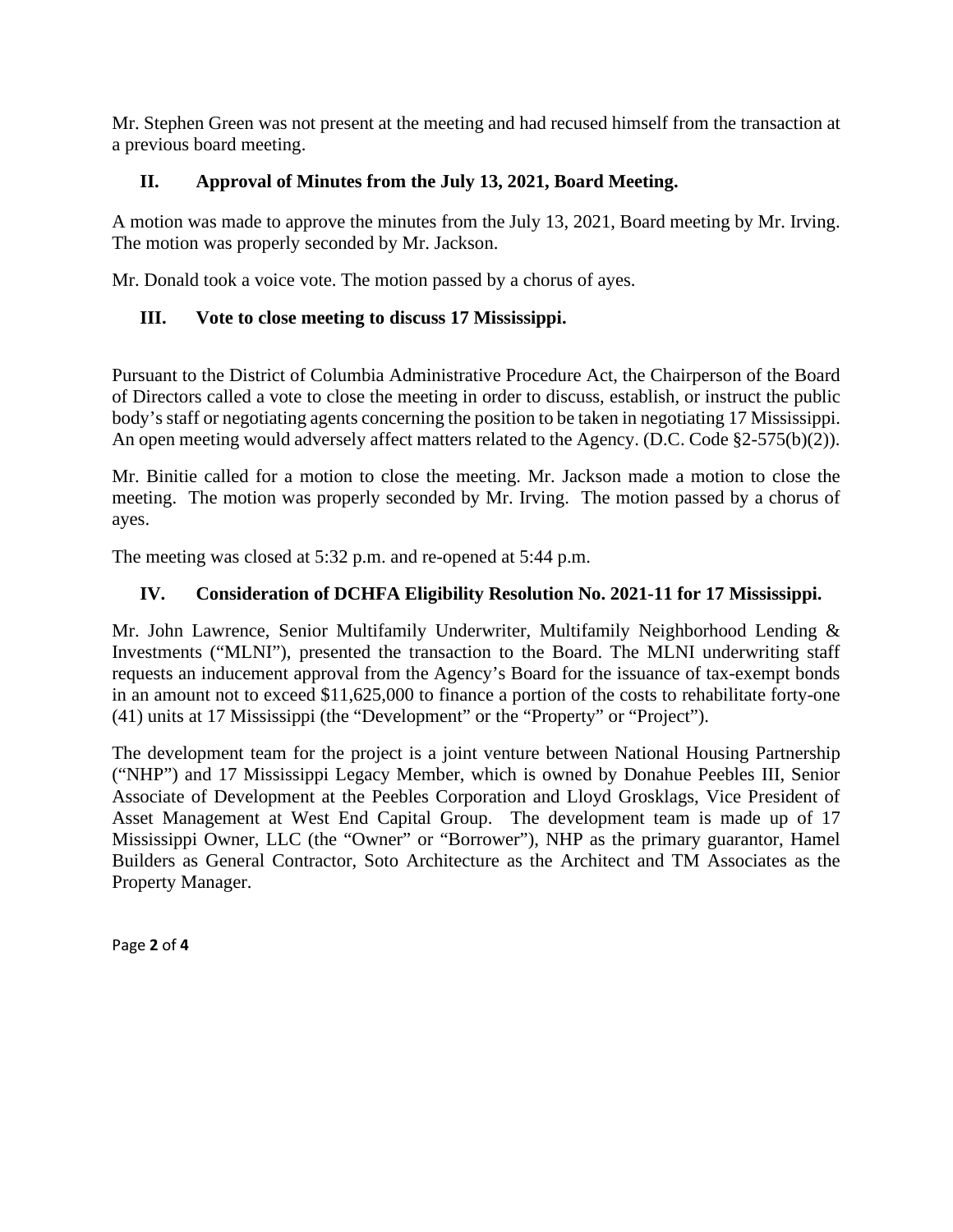The unit mix will consist of sixteen (16) efficiency units, twelve (12) one-bedroom units and thirteen (13) three-bedroom units. Nine of the proposed units will be permanent supportive housing ("PSH"). The Community Connections of D.C. will provide supportive services for the PSH units. Property amenities will include a rooftop community area, on-site management, an exercise facility, and bike storage. In-unit amenities will include washers and dryers, walk-in closets, and dishwashers.

The capital stack for the development will consist of permanent financing in the amount of \$4,301,000 in DCHFA bonds, \$9,122,817 Department of Housing and Community Development ("DHCD") Housing Production Trust Fund ("HPTF") loan, \$8,864,094 in low-income housing tax credit ("LIHTC") equity, and \$685,000 deferred developer fee. The total cost of development is approximately \$22,973,067 or \$568,000 per unit, inclusive of acquisition cost, hard and soft costs, developer and financing fees, reserves and escrows.

Mr. Lawrence concluded the presentation and opened the floor for questions. Mr. Tim Pryor from the NHP Foundation joined the meeting.

Mr. Pryor gave an update on the status of the overall deal including the construction timeline and closing.

There were no further questions.

Mr. Binitie called for a vote to approve DCHFA Eligibility Resolution No. 2021-11 for 17 Mississippi. Mr. Jackson made a motion to approve the resolution and it was properly seconded by Mr. Irving. Ms. Howard joined the meeting at 5:44pm and was present for the vote.

Mr. Donald took a poll vote because the Agency is committing volume cap.

The resolution was unanimously approved.

### **V. Other Business.**

Mr. Donald stated the fiscal year is ending on September 30. Mr. Steven Clinton, Chief Financial Officer, Office of the Chief Financial Officer, stated that he expected for the budget to be presented to the Board in September.

### **VI. Executive Director's Report.**

Mr. Donald informed the Board that the Agency is currently in the office on a three/two schedule and is working to make sure staff is vaccinated. Mr. Binitie asked if the Agency is working on the same schedule as the Mayor's office. Mr. Donald stated it was his understanding that city

Page **3** of **4**